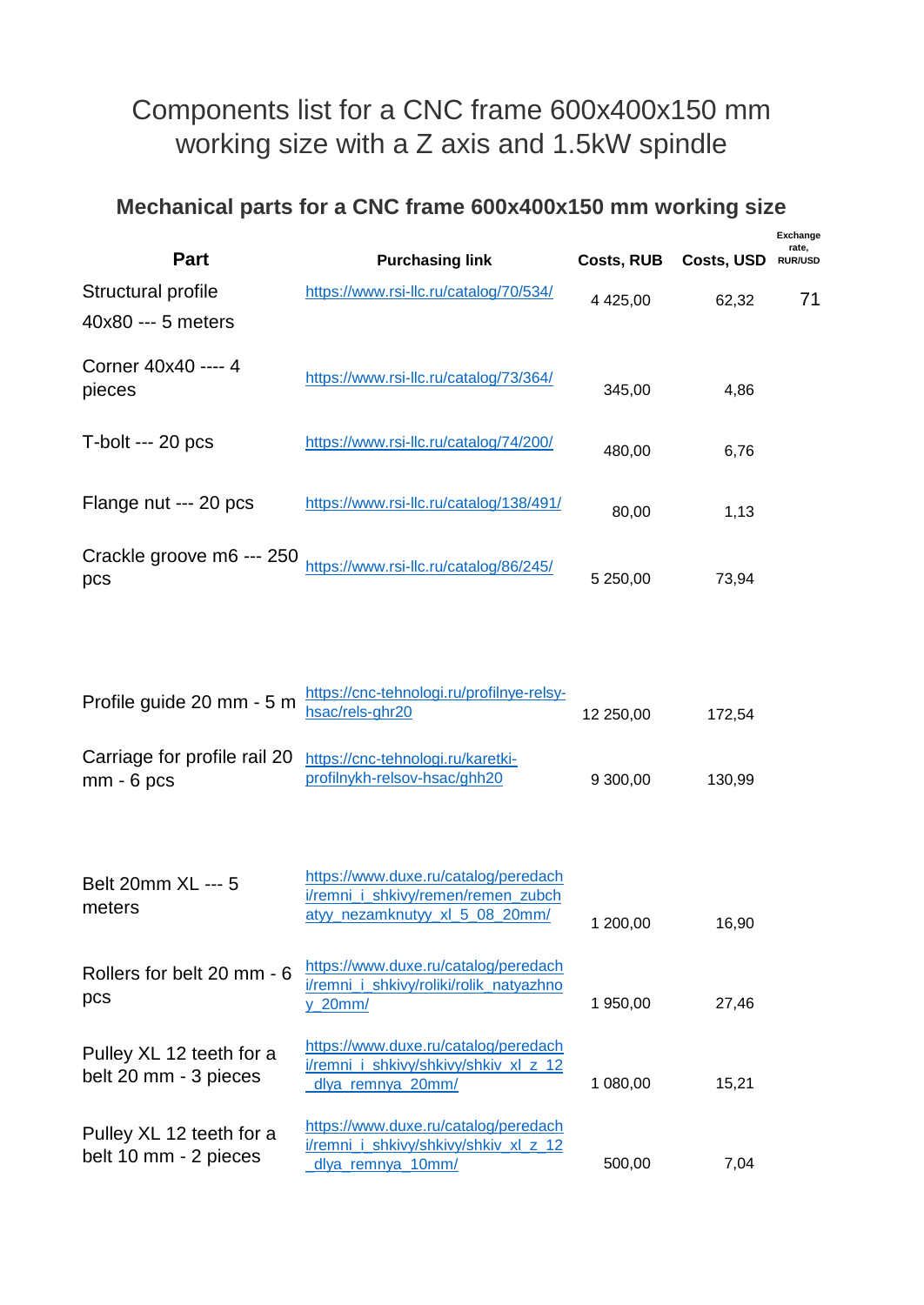| Pulley XL 60 teeth for 10<br>mm belt - 2pcs    | https://www.duxe.ru/catalog/peredach<br>i/remni i shkivy/shkivy/shkiv xl z 60<br>dlya_remnya_10mm/                      | 2 560,00  | 36,06  |
|------------------------------------------------|-------------------------------------------------------------------------------------------------------------------------|-----------|--------|
| Closed toothed belt XL<br>105 teeth - 2 pieces | https://www.duxe.ru/catalog/peredach<br>i/remni i shkivy/remen/remen zubch<br>atyy zamknutyy 105 zubey xl 5 08<br>10mm/ | 190,00    | 2,68   |
| 1 piece                                        | Spindle GDF 46-18 z /1.5 - https://m.darxton.ru/catalog_item/shpi<br>ndel-vozdushnyy-gdf46-18z-1-5-220-<br>$380-v/$     | 26 410,00 | 371,97 |

## **Electonics**

| Frequency drive for the<br>spindle           | https://darxton.ru/catalog_item/chasto<br>tnyy-preobrazovatel-e550-2s0015b-1-<br>5-kvt-220-v-1000-gts/ | 14 226,00 | 200,37 |
|----------------------------------------------|--------------------------------------------------------------------------------------------------------|-----------|--------|
| Controller                                   | https://purelogic.ru/search/?q=%D0%<br>9D%D0%B0%D0%B1%D0%BE%D1<br>%80+PLC4x-G2+Ethernet&s=             | 17 271,00 | 243,25 |
| Stepper motors NEMA 86<br>- 2 units (X axis) | https://darxton.ru/catalog_item/dvigat<br>el-shagovyy-bipolyarnyy-st86-80-<br>flanets-nema34-86-mm/    | 8 416,00  | 118,54 |
| Stepper motors NEMA 86<br>- 1 unit (Y axis)  | https://darxton.ru/catalog_item/shago<br>vyy-dvigatel-st86-80d-val-s-dvukh-<br>storon/                 | 4 217,00  | 59,39  |
| Stepper motor NEMA 57-<br>1 unit (Z axis)    | https://darxton.ru/catalog_item/shago<br>vyy-dvigatel-st57-56-flanets-57mm-<br>nema23/                 | 1 420,00  | 20,00  |
| <b>Drivers</b>                               |                                                                                                        |           |        |
| for X and Y                                  | https://darxton.ru/catalog_item/drayve<br>r-shagovogo-dvigatelya-ema882s-<br>leadshine/                | 11 940,00 | 168,17 |
| For Z                                        | https://darxton.ru/catalog_item/drayve<br>r-shagovogo-dvigatelya-ema882s-<br>leadshine/                | 5 970,00  | 84,08  |